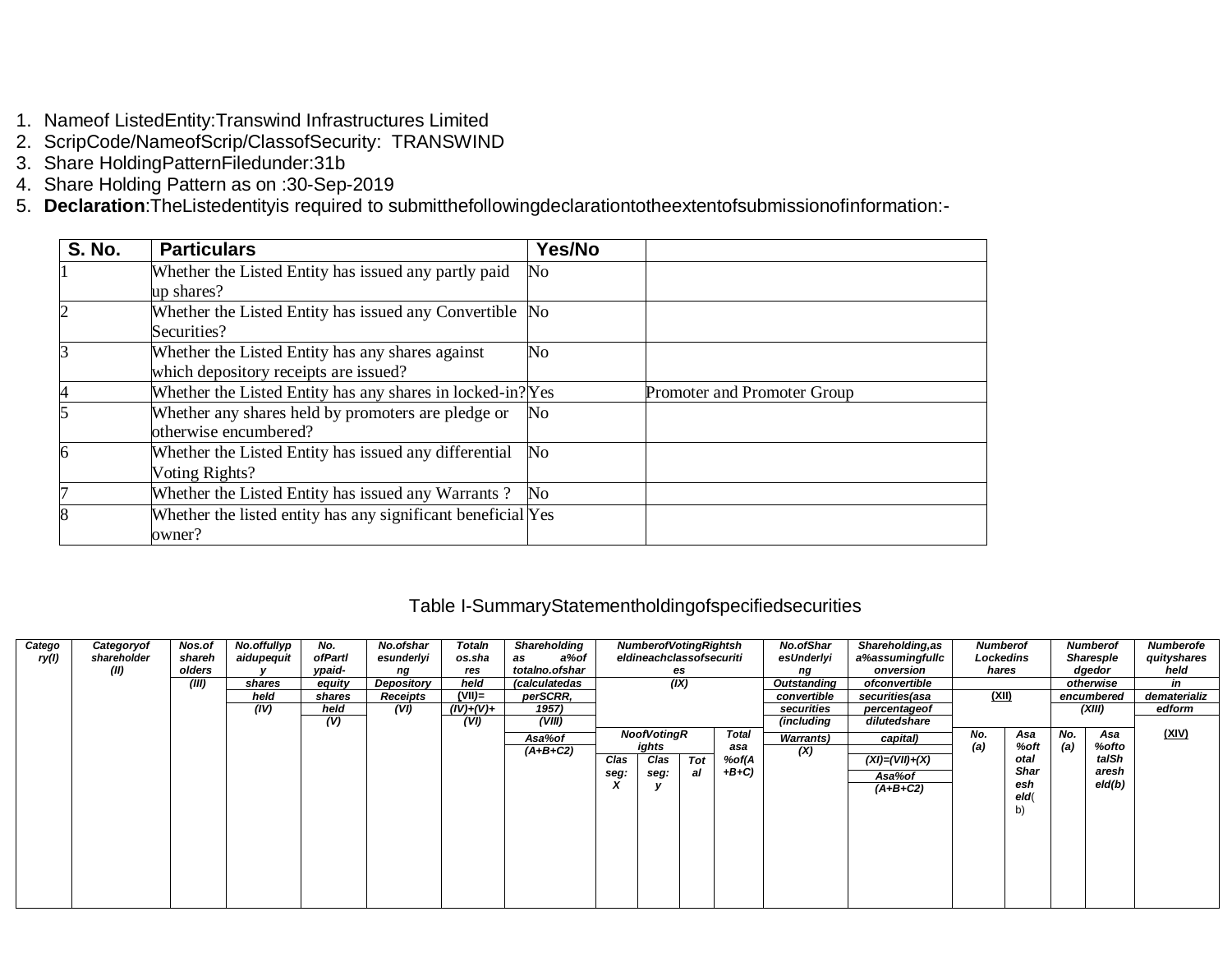| A              | Promoter $& 21$ |     | 3733000 0 |  | 373300 55.81 | 37330   |     | 373 55.81 0 | 55.81 | 13492 36.14 |  | 3733000 |
|----------------|-----------------|-----|-----------|--|--------------|---------|-----|-------------|-------|-------------|--|---------|
|                | Promoter        |     |           |  |              | $000\,$ | 300 |             |       | 50          |  |         |
|                | Group           |     |           |  |              |         |     |             |       |             |  |         |
| B              | Public          | 267 | 2956000 0 |  | 295600 44.19 | 29560   |     | 295 44.19 0 | 44.19 |             |  | 2790000 |
|                |                 |     |           |  |              | 000     | 600 |             |       |             |  |         |
|                |                 |     |           |  |              |         |     |             |       |             |  |         |
| $\mathsf{C}$   | Non             |     |           |  |              |         |     |             |       |             |  |         |
|                | Promoter-       |     |           |  |              |         |     |             |       |             |  |         |
|                | Non Public      |     |           |  |              |         |     |             |       |             |  |         |
| C <sub>1</sub> | <b>Shares</b>   |     |           |  |              |         | 0   |             |       |             |  |         |
|                | underlying      |     |           |  |              |         |     |             |       |             |  |         |
|                | <b>DRs</b>      |     |           |  |              |         |     |             |       |             |  |         |
| C <sub>2</sub> | Shares held     |     |           |  |              |         | 0   |             |       |             |  |         |
|                | by              |     |           |  |              |         |     |             |       |             |  |         |
|                | Employee        |     |           |  |              |         |     |             |       |             |  |         |
|                | Trusts          |     |           |  |              |         |     |             |       |             |  |         |
|                | Total           | 288 | 6689000 0 |  | 668900 100   | 66890   |     | 668 100     | 100   | 13492 20.17 |  | 6523000 |
|                |                 |     |           |  |              | 000     | 900 |             |       | 50          |  |         |
|                |                 |     |           |  |              |         |     |             |       |             |  |         |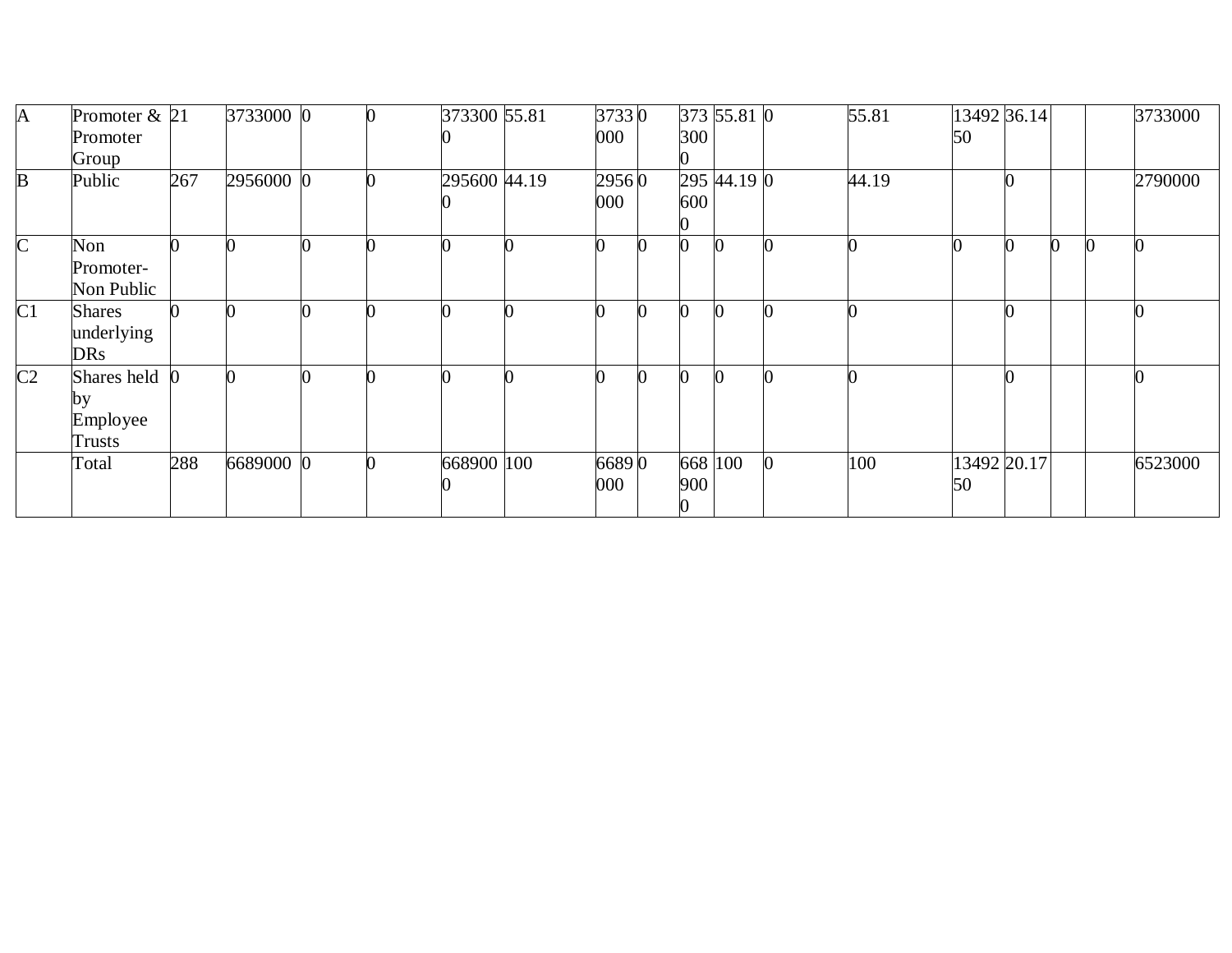|   | Category&Name            | PAN         | No.of  | No.of           | Partly      | Nos.of            | <b>Total</b>    | <b>Sharehol</b> |              | Numberof Voting Rightsheldin |            |                | No.of                     | Shareholdin            | Numberof  |            |     | <b>Numberof</b>      | <b>Numberof</b>    |
|---|--------------------------|-------------|--------|-----------------|-------------|-------------------|-----------------|-----------------|--------------|------------------------------|------------|----------------|---------------------------|------------------------|-----------|------------|-----|----------------------|--------------------|
|   | ofthe                    | (II)        | shareh | fully           | paid-up     | shares            | nos.            | ding%           |              | eachclassofsecurities        |            |                | <b>Shares</b>             | $g$ , as a $%$         |           | Lockedin   |     | <b>Shares</b>        | equity             |
|   | <b>Shareholders</b>      |             | older  | paid            | equity      | underlying        | shares          | calculate       |              |                              | (X)        |                | <b>Underlying</b>         | assuming               |           | shares     |     | pledgedor            | sharesheld         |
|   | (1)                      |             | (III)  | up              | shares      | <b>Depository</b> | held<br>$(VII=$ | das per         |              |                              |            |                | <b>Outstanding</b>        | full                   |           | (XII)      |     | otherwise            | in<br>dematerializ |
|   |                          |             |        | equity<br>share | held<br>(V) | Receipts<br>(VI)  | $IV+V+VI$       | SCRR,<br>1957   |              |                              |            |                | convertible<br>securities | conversion<br>$\sigma$ |           |            |     | encumbered<br>(XIII) | edform             |
|   |                          |             |        | sheld           |             |                   |                 |                 |              | <b>NoofVotingRights</b>      |            | <b>Totalas</b> | (including                | convertible            | No.       | Asa        | No. | Asa                  | (XIV)              |
|   |                          |             |        | (IV)            |             |                   |                 | Asa%of          |              |                              |            | a%ofTo         | <b>Warrants)</b>          | securities(            | (a)       | %oft       | (a) | %ofto                |                    |
|   |                          |             |        |                 |             |                   |                 | $(A+B+C2)$      |              |                              |            | talVotin       | (X)                       | asa                    |           | otal       |     | talsha               |                    |
|   |                          |             |        |                 |             |                   |                 | (VIII)          | <b>Class</b> | Class                        | <b>Tot</b> | grights        |                           | percentage             |           | Shar       |     | reshe                |                    |
|   |                          |             |        |                 |             |                   |                 |                 | x            | Y                            | al         |                |                           | ofdiluted              |           | esh        |     | Id(b)                |                    |
|   |                          |             |        |                 |             |                   |                 |                 |              |                              |            |                |                           | share<br>capital)      |           | eld(<br>b) |     |                      |                    |
|   |                          |             |        |                 |             |                   |                 |                 |              |                              |            |                |                           | $(XI)=$                |           |            |     |                      |                    |
|   |                          |             |        |                 |             |                   |                 |                 |              |                              |            |                |                           | $(VII)+(X)$ asa        |           |            |     |                      |                    |
|   |                          |             |        |                 |             |                   |                 |                 |              |                              |            |                |                           | %of                    |           |            |     |                      |                    |
|   |                          |             |        |                 |             |                   |                 |                 |              |                              |            |                |                           | $A+B+C2$               |           |            |     |                      |                    |
|   |                          |             |        |                 |             |                   |                 |                 |              |                              |            |                |                           |                        |           |            |     |                      |                    |
|   | Indian                   |             |        |                 | 0           |                   |                 |                 |              |                              |            |                | O.                        | ∩                      |           |            |     |                      |                    |
| a | Individuals/Hi           |             | 20     | 245500          |             |                   | 245500 36.7     |                 | 245500       |                              |            | 245 36.7       |                           | 36.7                   | 7125 2.9  |            |     |                      | 2455000            |
|   | ndu undivided            |             |        | 00              |             |                   |                 |                 | 00           |                              | 500        |                |                           |                        |           |            |     |                      |                    |
|   | Family                   |             |        |                 |             |                   |                 |                 |              |                              |            |                |                           |                        |           |            |     |                      |                    |
|   |                          |             |        |                 |             |                   |                 |                 |              |                              |            |                |                           |                        |           |            |     |                      |                    |
|   | <b>SHATRUJEE ACR</b>     |             |        | 295000          |             |                   | 295000 4.41     |                 | 295000       |                              | 295 4.41   |                | 0                         | 4.41                   | 2500 8.47 |            |     |                      | 295000             |
|   |                          | <b>PP83</b> |        |                 |             |                   |                 |                 |              |                              | 000        |                |                           |                        |           |            |     |                      |                    |
|   |                          |             |        |                 |             |                   |                 |                 |              |                              |            |                |                           |                        |           |            |     |                      |                    |
|   | CHANDRAB 35J             |             |        |                 |             |                   |                 |                 |              |                              |            |                |                           |                        |           |            |     |                      |                    |
|   | <b>HAN</b>               |             |        |                 |             |                   |                 |                 |              |                              |            |                |                           |                        |           |            |     |                      |                    |
|   | <b>PANDEY</b>            |             |        |                 |             |                   |                 |                 |              |                              |            |                |                           |                        |           |            |     |                      |                    |
|   |                          |             |        |                 |             |                   |                 |                 |              |                              |            |                |                           |                        |           |            |     |                      |                    |
|   | <b>MATHURAP ABC</b>      |             |        | 402500          |             |                   | 402500 6.02     |                 | 402500       |                              |            | 402 6.02       |                           | 6.02                   | 2375 5.9  |            |     |                      | 402500             |
|   | <b>RASAD</b>             | <b>PP17</b> |        |                 |             |                   |                 |                 |              |                              | 500        |                |                           |                        |           |            |     |                      |                    |
|   |                          |             |        |                 |             |                   |                 |                 |              |                              |            |                |                           |                        |           |            |     |                      |                    |
|   | CHANDRAB <sup>[43]</sup> |             |        |                 |             |                   |                 |                 |              |                              |            |                |                           |                        |           |            |     |                      |                    |
|   | <b>HAN</b>               |             |        |                 |             |                   |                 |                 |              |                              |            |                |                           |                        |           |            |     |                      |                    |
|   | <b>PANDEY</b>            |             |        |                 |             |                   |                 |                 |              |                              |            |                |                           |                        |           |            |     |                      |                    |
|   |                          |             |        |                 |             |                   |                 |                 |              |                              |            |                |                           |                        |           |            |     |                      |                    |
|   | VRINDAVA AFXP1           |             |        | 246000          |             |                   | 246000 3.68     |                 | 246000       |                              |            | 246 3.68       | 0                         | 3.68                   | 22509.15  |            |     |                      | 246000             |
|   |                          | P3198       |        |                 |             |                   |                 |                 |              |                              | 000        |                |                           |                        |           |            |     |                      |                    |
|   | CHANDRAB <mark>J</mark>  |             |        |                 |             |                   |                 |                 |              |                              |            |                |                           |                        |           |            |     |                      |                    |
|   |                          |             |        |                 |             |                   |                 |                 |              |                              |            |                |                           |                        |           |            |     |                      |                    |
|   | <b>HAN</b>               |             |        |                 |             |                   |                 |                 |              |                              |            |                |                           |                        |           |            |     |                      |                    |
|   | <b>PANDEY</b>            |             |        |                 |             |                   |                 |                 |              |                              |            |                |                           |                        |           |            |     |                      |                    |
|   | <b>SATYABHA ACR</b>      |             |        | 192000          |             |                   | 192000 2.87     |                 | 192000       |                              |            | 192 2.87       |                           | 2.87                   |           |            |     |                      | 192000             |
|   |                          |             |        |                 |             |                   |                 |                 |              |                              |            |                |                           |                        |           |            |     |                      |                    |
|   | MA                       | <b>PP83</b> |        |                 |             |                   |                 |                 |              |                              | 000        |                |                           |                        |           |            |     |                      |                    |
|   | MATHURAP <sub>73N</sub>  |             |        |                 |             |                   |                 |                 |              |                              |            |                |                           |                        |           |            |     |                      |                    |

# Table II- Statementshowing shareholdingpatternofthePromoterandPromoterGroup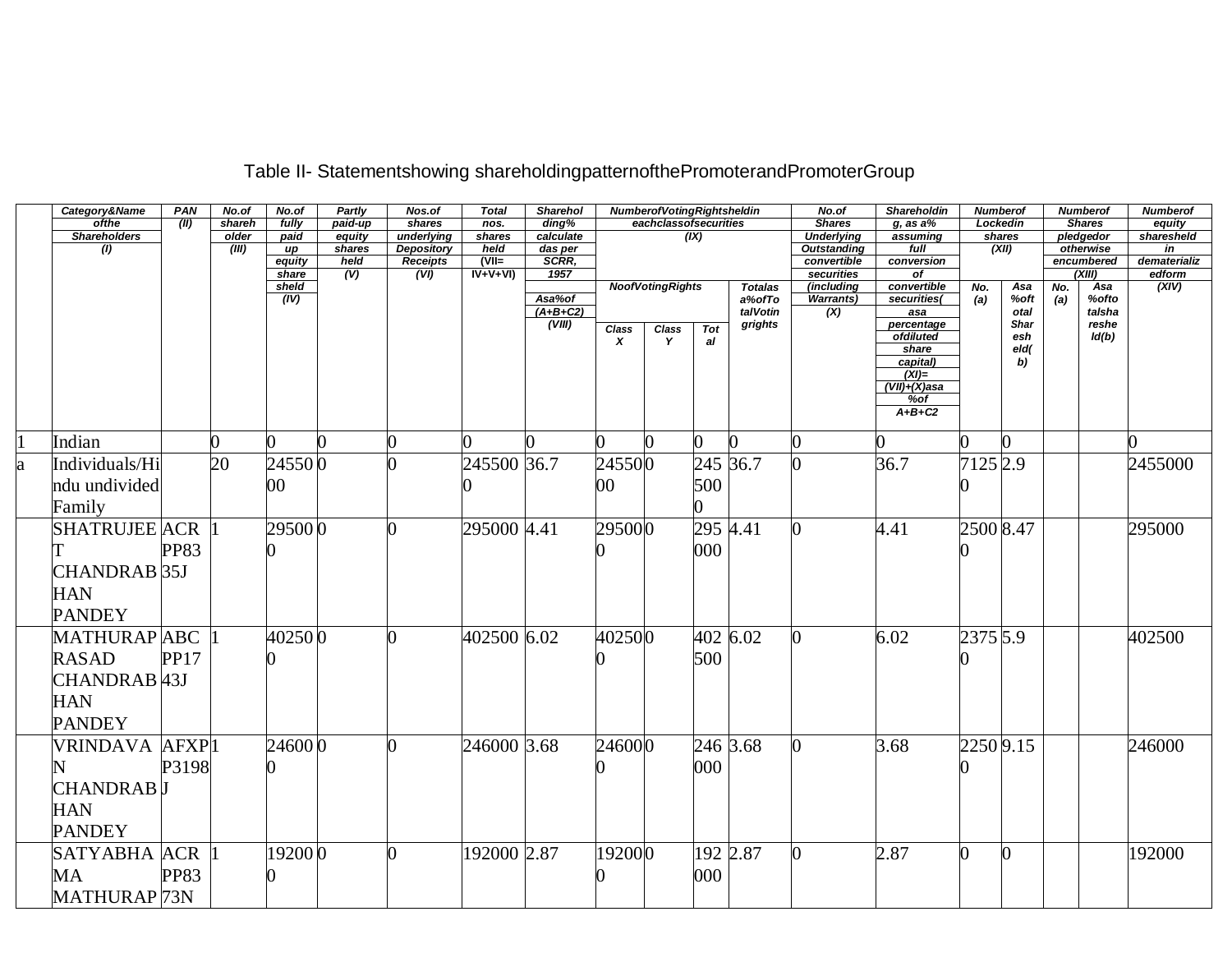| <b>RASAD</b><br><b>PANDEY</b> |                    |         |    |             |      |        |          |                |      |                |              |        |
|-------------------------------|--------------------|---------|----|-------------|------|--------|----------|----------------|------|----------------|--------------|--------|
| <b>BABITA</b>                 | $ACR$ <sup>1</sup> | 168000  | ∩  | 168000 2.51 |      | 168000 | 168 2.51 | $\Omega$       | 2.51 | 0              | U            | 168000 |
| <b>SHATRUJEE PP83</b>         |                    |         |    |             |      |        | 000      |                |      |                |              |        |
| <b>T PANDEY</b>               | 36M                |         |    |             |      |        |          |                |      |                |              |        |
| <b>BHOOMI</b>                 | AMJP <sub>1</sub>  | 126500  | ∩  | 126500 1.89 |      | 126500 | 126 1.89 | O.             | 1.89 | $\Omega$       | <sup>0</sup> | 126500 |
| <b>NATH</b>                   | P5175              |         |    |             |      |        | 500      |                |      |                |              |        |
| <b>PANDEY</b>                 | A                  |         |    |             |      |        |          |                |      |                |              |        |
| <b>DIGVIJAY</b>               | $AGV$ <sup>1</sup> | 123500  | O. | 123500 1.85 |      | 123500 | 123 1.85 | $\Omega$       | 1.85 | $\Omega$       | 0            | 123500 |
| <b>ATMARAM</b>                | <b>PP89</b>        |         |    |             |      |        | 500      |                |      |                |              |        |
| <b>PANDEY</b>                 | 75G                |         |    |             |      |        |          |                |      |                |              |        |
| <b>INDRAMATIACR</b>           |                    | 112500  |    | 112500 1.68 |      | 112500 | 112 1.68 | O.             | 1.68 | O.             |              | 112500 |
| <b>CHANDRAB</b> PP83          |                    |         |    |             |      |        | 500      |                |      |                |              |        |
| <b>HAN</b>                    | 37L                |         |    |             |      |        |          |                |      |                |              |        |
| <b>PANDEY</b>                 |                    |         |    |             |      |        |          |                |      |                |              |        |
| <b>JYOTI</b>                  | <b>ACR</b>         | 950000  | O. | 95000       | 1.42 | 950000 | 950 1.42 | 0              | 1.42 | 0              | <sup>0</sup> | 95000  |
| <b>SANJAY</b><br><b>DUBEY</b> | <b>PP86</b><br>33R |         |    |             |      |        | $00\,$   |                |      |                |              |        |
| <b>HEMANT</b>                 | $ACN$ <sup>1</sup> | 30000 0 | O. | 30000       | 0.45 | 300000 | 300 0.45 |                | 0.45 | O.             |              | 30000  |
| <b>RAMACHA</b>                | <b>PU24</b>        |         |    |             |      |        | $00\,$   |                |      |                |              |        |
| <b>NDRA</b>                   | 00M                |         |    |             |      |        |          |                |      |                |              |        |
| <b>UPADHYAY</b>               |                    |         |    |             |      |        |          |                |      |                |              |        |
| SUDHADEV ACR                  |                    | 18000 0 | ∩  | 18000       | 0.27 | 180000 | 180 0.27 | $\Omega$       | 0.27 | O              |              | 18000  |
|                               | <b>PP83</b>        |         |    |             |      |        | $00\,$   |                |      |                |              |        |
| VRINDAVA 78H                  |                    |         |    |             |      |        |          |                |      |                |              |        |
| N PANDEY                      |                    |         |    |             |      |        |          |                |      |                |              |        |
| <b>ABHISHEK</b>               | $ACQ$  1           | 12000 0 |    | 12000       | 0.18 | 120000 | 120 0.18 | 0              | 0.18 | 0              |              | 12000  |
| <b>MATHURAP PP52</b>          |                    |         |    |             |      |        | 00       |                |      |                |              |        |
| <b>RASAD</b>                  | 34A                |         |    |             |      |        |          |                |      |                |              |        |
| <b>PANDEY</b>                 |                    |         |    |             |      |        |          |                |      |                |              |        |
| MATHURAP AAK 1                |                    | 32400 0 |    | 324000 4.84 |      | 324000 | 324 4.84 | 0              | 4.84 | 0              | ∩            | 324000 |
| <b>RASAD</b>                  | HM1                |         |    |             |      |        | 000      |                |      |                |              |        |
| <b>CHANDRAB</b> 008G          |                    |         |    |             |      |        |          |                |      |                |              |        |
| <b>HAN</b>                    |                    |         |    |             |      |        |          |                |      |                |              |        |
| <b>PANDEY</b>                 |                    |         |    |             |      |        |          |                |      |                |              |        |
| <b>HUF</b>                    |                    |         |    |             |      |        |          |                |      |                |              |        |
| NISHANT M AAIH <sup> 1</sup>  |                    | 12000 0 | 0  | 12000 0.18  |      | 120000 | 120 0.18 | $\overline{0}$ | 0.18 | $\overline{0}$ | $\Omega$     | 12000  |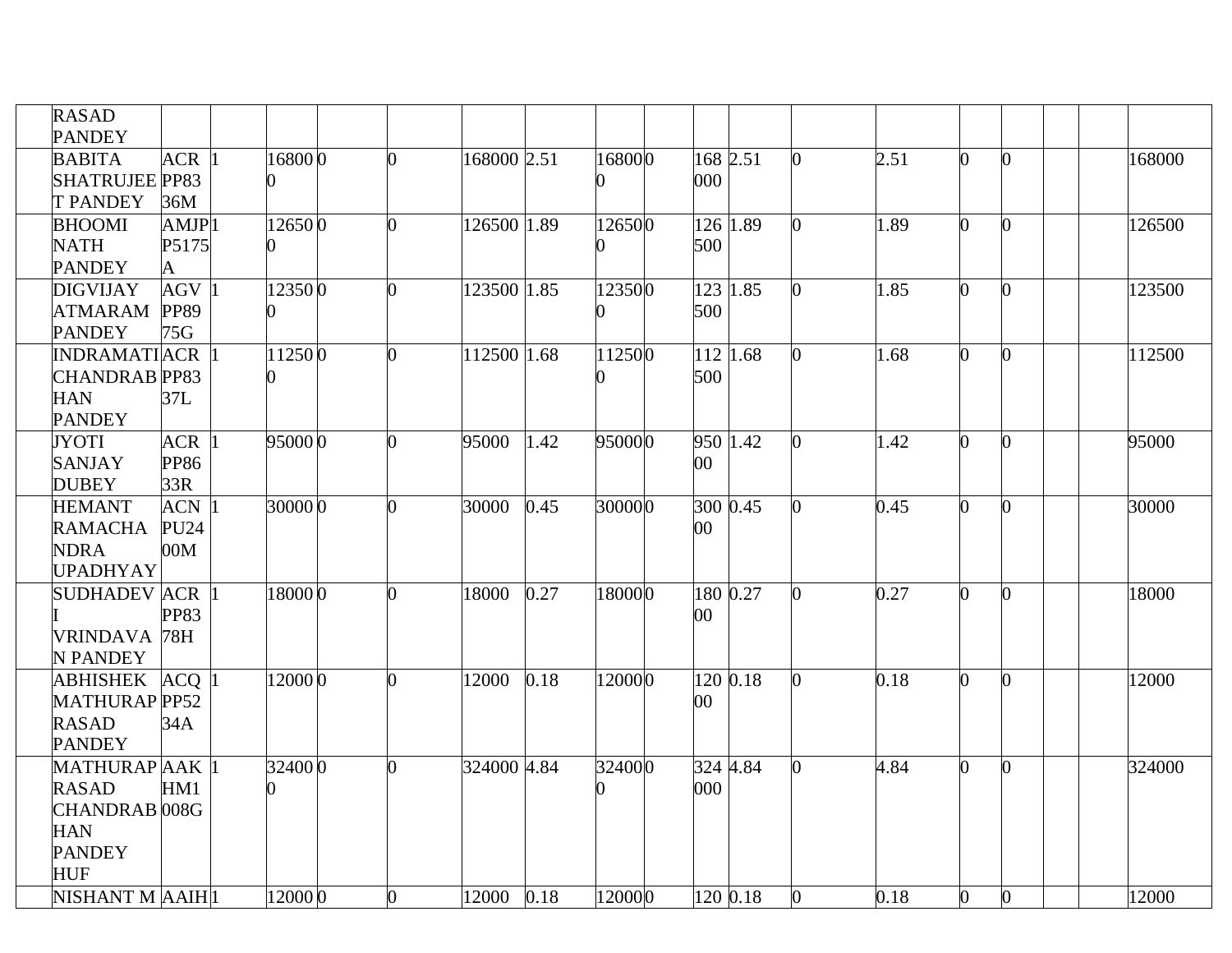|                         | <b>PANDEY</b>                  | N090           |          |        |          |    |              |          |          |   | 00             |              |   |       |                |                |                |
|-------------------------|--------------------------------|----------------|----------|--------|----------|----|--------------|----------|----------|---|----------------|--------------|---|-------|----------------|----------------|----------------|
|                         | <b>HUF</b>                     | 1 <sub>K</sub> |          |        |          |    |              |          |          |   |                |              |   |       |                |                |                |
|                         | <b>NISHANT</b>                 | <b>AUB</b>     |          | 120000 |          | 0  | 12000        | 0.18     | 120000   |   | 120 0.18       |              |   | 0.18  | $\overline{0}$ | $\overline{0}$ | 12000          |
|                         | MATHURAP PP26                  |                |          |        |          |    |              |          |          |   | $00\,$         |              |   |       |                |                |                |
|                         | <b>RASAD</b>                   | 57B            |          |        |          |    |              |          |          |   |                |              |   |       |                |                |                |
|                         | <b>PANDEY</b>                  |                |          |        |          |    |              |          |          |   |                |              |   |       |                |                |                |
|                         | <b>SANJAY</b>                  | <b>ADZ</b>     |          | 120000 |          | 0  | 12000        | 0.18     | 120000   |   | 120 0.18       |              |   | 0.18  | $\overline{0}$ | $\mathbf{0}$   | 12000          |
|                         | <b>NARBADA</b>                 | PD42           |          |        |          |    |              |          |          |   | $00\,$         |              |   |       |                |                |                |
|                         | <b>DUBEY</b>                   | 39Q            |          |        |          |    |              |          |          |   |                |              |   |       |                |                |                |
|                         | <b>SHATRUJEE AAS</b>           |                |          | 120000 |          | 0  | 12000        | 0.18     | 120000   |   | 120 0.18       |              |   | 0.18  | $\Omega$       | $\overline{0}$ | 12000          |
|                         | TС                             | <b>HS96</b>    |          |        |          |    |              |          |          |   | $00\,$         |              |   |       |                |                |                |
|                         | <b>PANDEY</b>                  | 73M            |          |        |          |    |              |          |          |   |                |              |   |       |                |                |                |
|                         | <b>HUF</b>                     |                |          |        |          |    |              |          |          |   |                |              |   |       |                |                |                |
|                         | VRINDAVA AAG                   |                |          | 246000 |          |    | 246000 3.68  |          | 246000   |   | 246 3.68       |              |   | 3.68  | $\Omega$       | $\overline{0}$ | 246000         |
|                         |                                | HV04           |          |        |          |    |              |          |          |   | 000            |              |   |       |                |                |                |
|                         | <b>CHANDRAB</b> <sub>09L</sub> |                |          |        |          |    |              |          |          |   |                |              |   |       |                |                |                |
|                         | <b>HAN</b>                     |                |          |        |          |    |              |          |          |   |                |              |   |       |                |                |                |
|                         | <b>PANDEY</b>                  |                |          |        |          |    |              |          |          |   |                |              |   |       |                |                |                |
|                         | <b>HUF</b>                     |                |          |        |          |    |              |          |          |   |                |              |   |       |                |                |                |
|                         | <b>PRIYA</b>                   | <b>DDD</b>     |          | 8000   | $\Omega$ | ∩  | 8000         | 0.12     | 8000 0   |   | 800 0.12       |              |   | 0.12  | O.             | $\overline{0}$ | 8000           |
|                         | <b>NISHANT</b>                 | PP34           |          |        |          |    |              |          |          |   | ∩              |              |   |       |                |                |                |
|                         | <b>PANDEY</b>                  | 48A            |          |        |          |    |              |          |          |   |                |              |   |       |                |                |                |
|                         | <b>SHREYAS</b>                 | DIHP 1         |          | 8000   | $\Omega$ | O. | 8000         | 0.12     | 8000 0   |   | 800 0.12       |              |   | 0.12  | $\Omega$       | $\overline{0}$ | 8000           |
|                         | <b>PANDEY</b>                  | P0891          |          |        |          |    |              |          |          |   |                |              |   |       |                |                |                |
|                         |                                | O              |          |        |          |    |              |          |          |   |                |              |   |       |                |                |                |
| $\mathbf b$             | Central                        |                | $\Omega$ | 0      | O        | O. | O.           | 0        | O.       | 0 | O.             | $\Omega$     |   | 0     | $\Omega$       | $\mathbf{0}$   | $\overline{0}$ |
|                         | Government/                    |                |          |        |          |    |              |          |          |   |                |              |   |       |                |                |                |
|                         | <b>State</b>                   |                |          |        |          |    |              |          |          |   |                |              |   |       |                |                |                |
|                         | Government(s                   |                |          |        |          |    |              |          |          |   |                |              |   |       |                |                |                |
|                         |                                |                |          |        |          |    |              |          |          |   |                |              |   |       |                |                |                |
| $\mathbf{c}$            | Financial                      |                | $\Omega$ | 0      | 0        | ∩  |              | $\Omega$ | $\Omega$ | 0 | $\overline{0}$ | $\mathbf{0}$ |   | 0     | $\Omega$       | $\overline{0}$ | $\overline{0}$ |
|                         | Institutions/                  |                |          |        |          |    |              |          |          |   |                |              |   |       |                |                |                |
|                         | <b>Banks</b>                   |                |          |        |          |    |              |          |          |   |                |              |   |       |                |                |                |
| $\overline{\mathsf{d}}$ | Any Other                      |                |          | 127800 |          | ∩  | 127800 19.11 |          | 127800   |   |                | 127 19.11    |   | 19.11 | 1278 100       |                | 1278000        |
|                         | (specify)                      |                |          | $00\,$ |          |    |              |          | $00\,$   |   | 800            |              |   |       | 000            |                |                |
|                         | <b>Bodies</b>                  |                |          | 127800 |          | 0  | 127800 19.11 |          | 127800   |   |                | 127 19.11    |   | 19.11 | 1278 100       |                | 1278000        |
|                         |                                |                |          |        |          |    |              |          |          |   |                |              | 0 |       |                |                |                |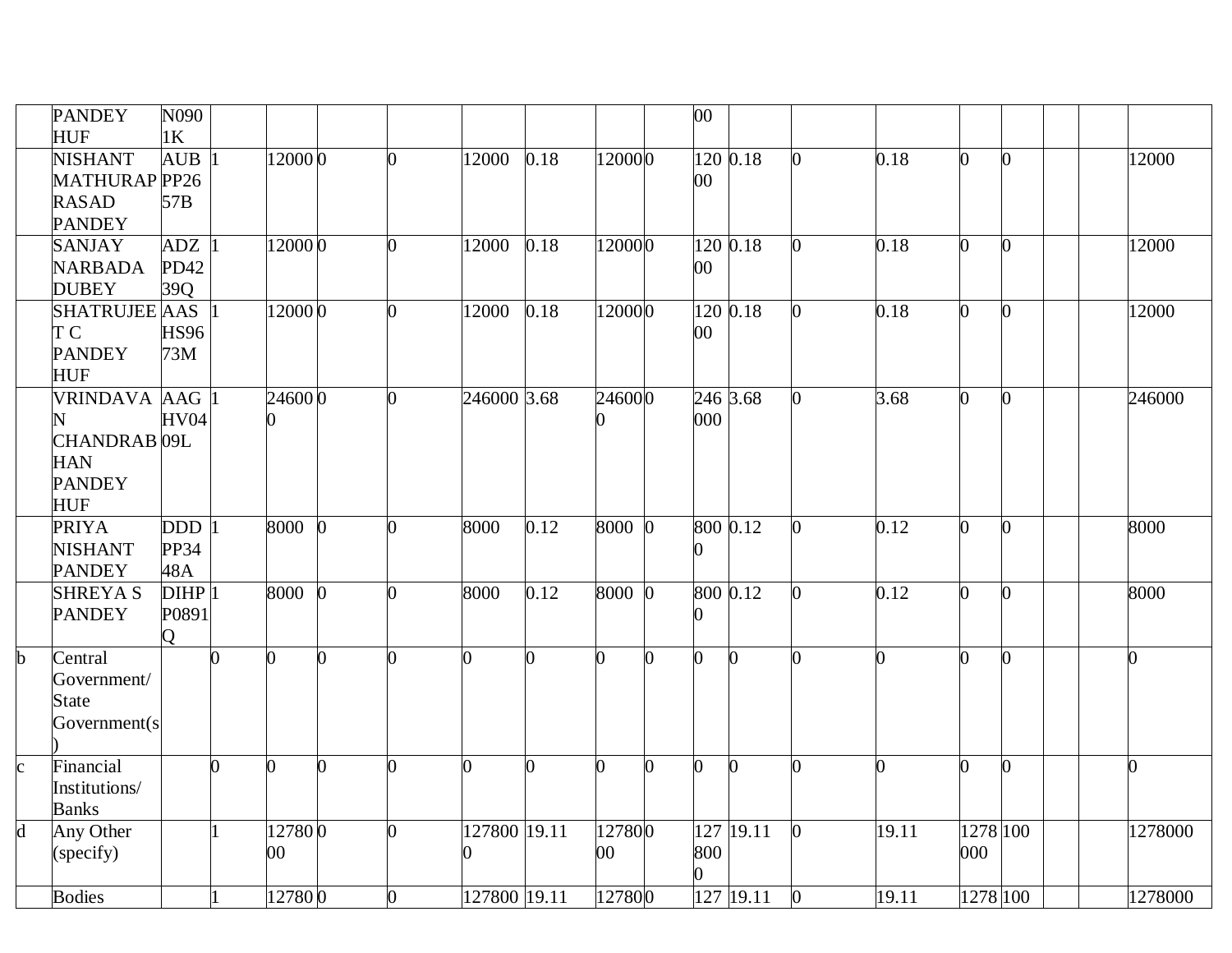|                | Corporate                                                                               |                    |                 | $\overline{00}$ |    | 0                 | $\overline{00}$  |              | 800            |           |                |                | 000              |                  |          |
|----------------|-----------------------------------------------------------------------------------------|--------------------|-----------------|-----------------|----|-------------------|------------------|--------------|----------------|-----------|----------------|----------------|------------------|------------------|----------|
|                | I.C.<br><b>PANDEY</b><br><b>AGRO</b><br><b>PRIVATE</b><br><b>LIMITED</b>                | AAD<br>CI330<br>5G |                 | 127800<br>00    |    | 127800 19.11<br>0 | 127800<br>$00\,$ |              | 127<br>800     | 19.11     | $\Omega$       | 19.11          | 1278 100<br>000  |                  | 1278000  |
|                | Sub-Total<br>(A)(1)                                                                     |                    | $\overline{21}$ | 373300<br>00    | 0  | 373300 55.81<br>0 | 373300<br>00     |              | 300<br>0       | 373 55.81 |                | 55.81          | 250              | 1349 36.1<br>4   | 3733000  |
| $\overline{c}$ | Foreign                                                                                 |                    | O.              | $\overline{0}$  | ∩  | $\overline{0}$    | 0                | ∩            | 0              | $\Omega$  | 0              | 0              | 0                | 0                | ∩        |
| a              | Individuals<br>(Non-<br>Resident<br>Individuals/<br>Foreign<br>Individuals)             |                    | $\Omega$        | $\Omega$        |    | 0                 | $\Omega$         |              |                |           |                | $\Omega$       |                  |                  |          |
| $\mathbf b$    | Government                                                                              |                    | $\overline{0}$  | 0               |    | 0                 | 0                | O            | 0              |           |                | $\overline{0}$ |                  |                  |          |
|                | Institutions                                                                            |                    | O               | 0               | ∩  | 0                 | $\overline{0}$   |              |                |           | 0              | 0              |                  | ∩                |          |
| $\frac{c}{d}$  | Foreign<br>Portfolio<br>Investor                                                        |                    | ∩               |                 |    |                   | ∩                |              |                |           |                |                |                  | ∩                |          |
| e              | Any Other<br>(specify)                                                                  |                    | n               | U               |    | 0                 | ∩                | ∩            | ∩              |           | ∩              | 0              |                  | ∩                |          |
|                | Sub-Total<br>(A)(2)                                                                     |                    | $\Omega$        | $\Omega$        | O. | $\overline{0}$    | 0                | <sub>0</sub> | $\overline{0}$ | $\Omega$  | $\overline{0}$ | 0              |                  | $\boldsymbol{0}$ | $\Omega$ |
|                | Total<br>Shareholding<br>of Promoter<br>and Promoter<br>Group $(A)=$<br>$(A)(1)+(A)(2)$ |                    | $\overline{21}$ | 373300<br>00    | ∩  | 373300 55.81<br>∩ | 373300<br>$00\,$ |              | 300            | 373 55.81 | $\Omega$       | 55.81          | 1349 36.1<br>250 | 4                | 3733000  |

TableIII- Statementshowing shareholdingpatternof thePublic shareholder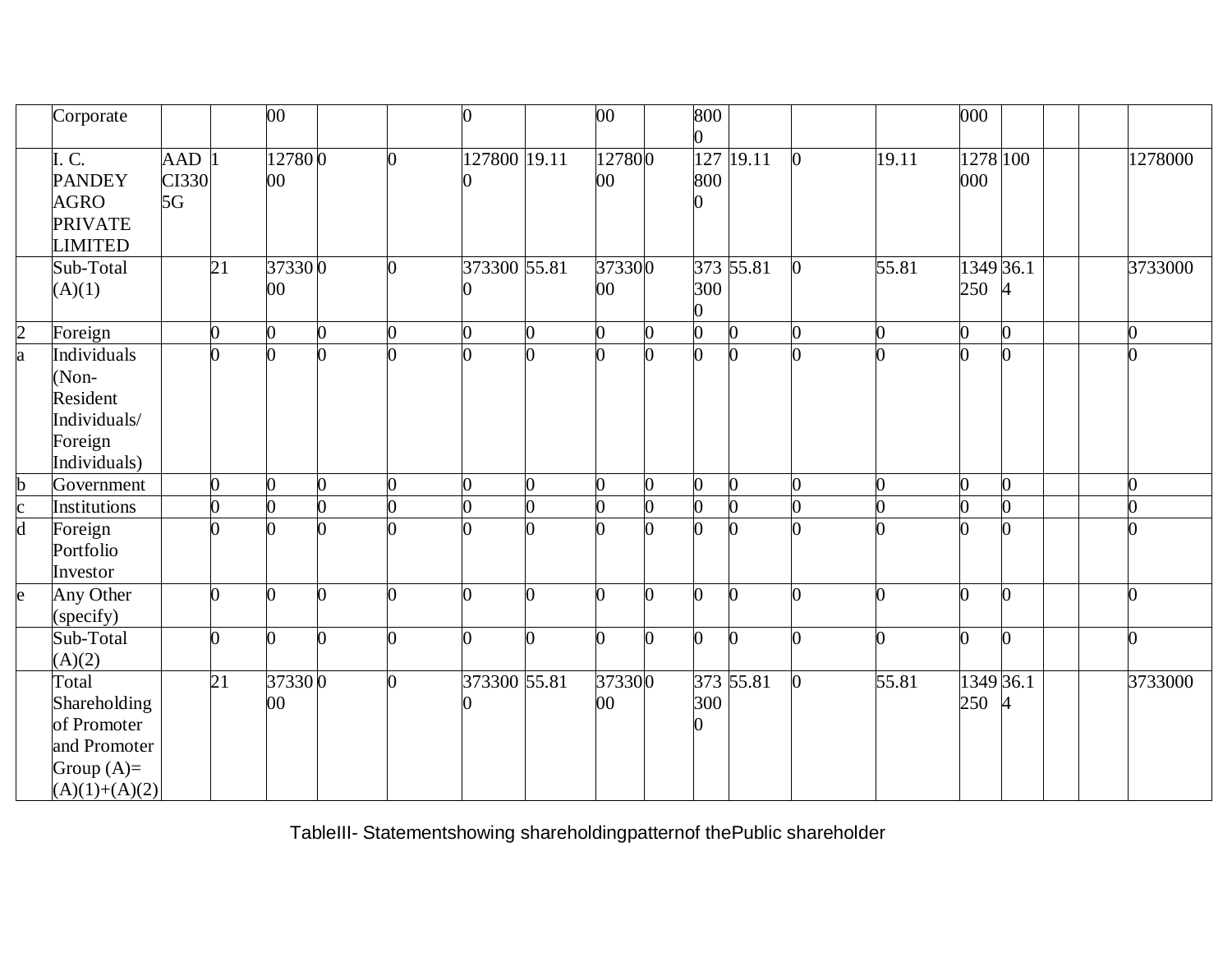|                | Category&Nameo<br>ftheShareholders<br>(1)  | PAN<br>(II) | Nos.of<br>shareh<br>older(II<br>$\bf{I}$ | No.off<br>ullypa<br>idupe<br>quitys<br>hares<br>held(I | Partlyp<br>aid-<br>upequit<br>yshare<br>shell(V | Nos.ofshar<br>esunderlyi<br>ngDeposito<br>ryReceipts<br>(VI) | <b>Totaln</b><br>os.sha<br>reshel<br>$d$ VII=<br>$IV + V + VI$ | <b>Sharehol</b><br>ding%cal<br>culateda<br>$\pmb{s}$<br>perSCR<br>R, 1957 |                                  | chclassofsecurities     | (IX)             | Numberof Voting Rightsheldinea       | No.ofShares<br><b>Underlying</b><br><b>Outstanding</b><br>convertibles<br>ecurities(inc<br>luding Warra | <b>Totalshareh</b><br>olding, as<br>a%assumin<br>gfullconver<br>sionofconv<br>ertiblesecur |            | <b>Numberof</b><br>Lockedins<br>hares(XII) |                                                            | <b>NumberofSh</b><br>arespledged<br>orotherwise<br>encumbered(<br>$XIII$ ) | <b>Numberofe</b><br>quityshares<br>heldindemat<br>erializedfor<br>m(XIV) |
|----------------|--------------------------------------------|-------------|------------------------------------------|--------------------------------------------------------|-------------------------------------------------|--------------------------------------------------------------|----------------------------------------------------------------|---------------------------------------------------------------------------|----------------------------------|-------------------------|------------------|--------------------------------------|---------------------------------------------------------------------------------------------------------|--------------------------------------------------------------------------------------------|------------|--------------------------------------------|------------------------------------------------------------|----------------------------------------------------------------------------|--------------------------------------------------------------------------|
|                |                                            |             |                                          | V)                                                     |                                                 |                                                              |                                                                | Asa%of(<br>$A+B+C2$<br><b>VIII</b>                                        |                                  | <b>NoofVotingRights</b> |                  | <b>Totalas</b><br>a%ofTo<br>talVotin | nts)(X)                                                                                                 | ities(asaper<br>centageofdi<br>lutedsharec                                                 | No.<br>(a) | Asa<br>%oft<br>otal                        | No.<br>(No<br>tap                                          | Asa<br>%ofto<br>talsha                                                     |                                                                          |
|                |                                            |             |                                          |                                                        |                                                 |                                                              |                                                                |                                                                           | <b>Class</b><br>$\boldsymbol{x}$ | <b>Class</b><br>Y       | <b>Tot</b><br>al | grights                              |                                                                                                         | apital)<br>(XI)                                                                            |            | Shar<br>esh<br>eld(<br>b)                  | pİi<br>ca<br>ble<br>$\begin{pmatrix} 1 \\ a \end{pmatrix}$ | reshe<br>Id(Not<br>applic<br>able)(<br>b)                                  |                                                                          |
| $\vert$        | Institutions                               |             | 0                                        | $\overline{0}$                                         | $\overline{0}$                                  | 0                                                            | 0                                                              | ∩                                                                         | 0                                | 0                       | ∩                | $\Omega$                             | n                                                                                                       | 0                                                                                          | 0          | 0                                          | 0                                                          | $\Omega$                                                                   | U                                                                        |
| a              | Mutual<br>Funds/                           |             | 0                                        | Ŋ                                                      |                                                 |                                                              |                                                                |                                                                           | $\Omega$                         |                         |                  |                                      |                                                                                                         | $\cap$                                                                                     |            | 0                                          |                                                            |                                                                            |                                                                          |
| $\mathbf b$    | Venture<br>Capital Funds                   |             | 0                                        | 0                                                      | $\overline{0}$                                  | 0                                                            | U                                                              | n                                                                         | 0                                | O                       | 0                | <sub>0</sub>                         | 0                                                                                                       | 0                                                                                          |            | 0                                          |                                                            |                                                                            | $\overline{0}$                                                           |
| $\mathbf{c}$   | Alternate<br>Investment<br>Funds           |             | 0                                        | 0                                                      | O                                               | O                                                            | ∩                                                              | ∩                                                                         | $\overline{0}$                   | O                       | ∩                | <sup>0</sup>                         | ∩                                                                                                       | O                                                                                          |            | ∩                                          |                                                            |                                                                            | O                                                                        |
| $\mathbf d$    | Foreign<br>Venture<br>Capital<br>Investors |             | 0                                        | 0                                                      | O                                               | O                                                            | n                                                              | ∩                                                                         | O                                | 0                       | n                | 0                                    | n                                                                                                       | 0                                                                                          |            | $\Omega$                                   |                                                            |                                                                            | 0                                                                        |
| $\mathbf{e}$   | Foreign<br>Portfolio<br>Investors          |             | 0                                        | 0                                                      | 0                                               | O                                                            | O                                                              | ∩                                                                         | O                                | $\Omega$                | O                | $\Omega$                             | O                                                                                                       | O                                                                                          |            | 0                                          |                                                            |                                                                            | 0                                                                        |
| $\overline{f}$ | Financial<br>Institutions/<br><b>Banks</b> |             | $\overline{0}$                           | 0                                                      | 0                                               | O                                                            |                                                                |                                                                           | O                                | O                       | ∩                | <sub>0</sub>                         | $\Omega$                                                                                                | O                                                                                          |            | 0                                          |                                                            |                                                                            | 0                                                                        |
| g              | Insurance<br>Companies                     |             | O.                                       | 0                                                      | $\overline{0}$                                  | O                                                            | ∩                                                              | ∩                                                                         | O                                | O                       | ∩                | n                                    | ∩                                                                                                       | O                                                                                          |            | O.                                         |                                                            |                                                                            | 0                                                                        |
| h              | Provident<br>Funds/<br>Pension<br>Funds    |             | 0                                        | ∩                                                      | 0                                               | ∩                                                            |                                                                |                                                                           | O                                |                         |                  |                                      |                                                                                                         | ∩                                                                                          |            | ∩                                          |                                                            |                                                                            |                                                                          |
|                | Any Other<br>(specify)                     |             | 0                                        | $\overline{0}$                                         | $\overline{0}$                                  | $\overline{0}$                                               | O                                                              | ∩                                                                         | O                                | $\overline{0}$          | 0                | $\overline{0}$                       | 0                                                                                                       | 0                                                                                          |            | 0                                          |                                                            |                                                                            | $\overline{0}$                                                           |
|                | Sub-Total<br>(B)(1)                        |             | 0                                        | ∩                                                      |                                                 | ∩                                                            |                                                                |                                                                           | 0                                |                         |                  | <sup>0</sup>                         |                                                                                                         | ∩                                                                                          |            | 0                                          |                                                            |                                                                            | 0                                                                        |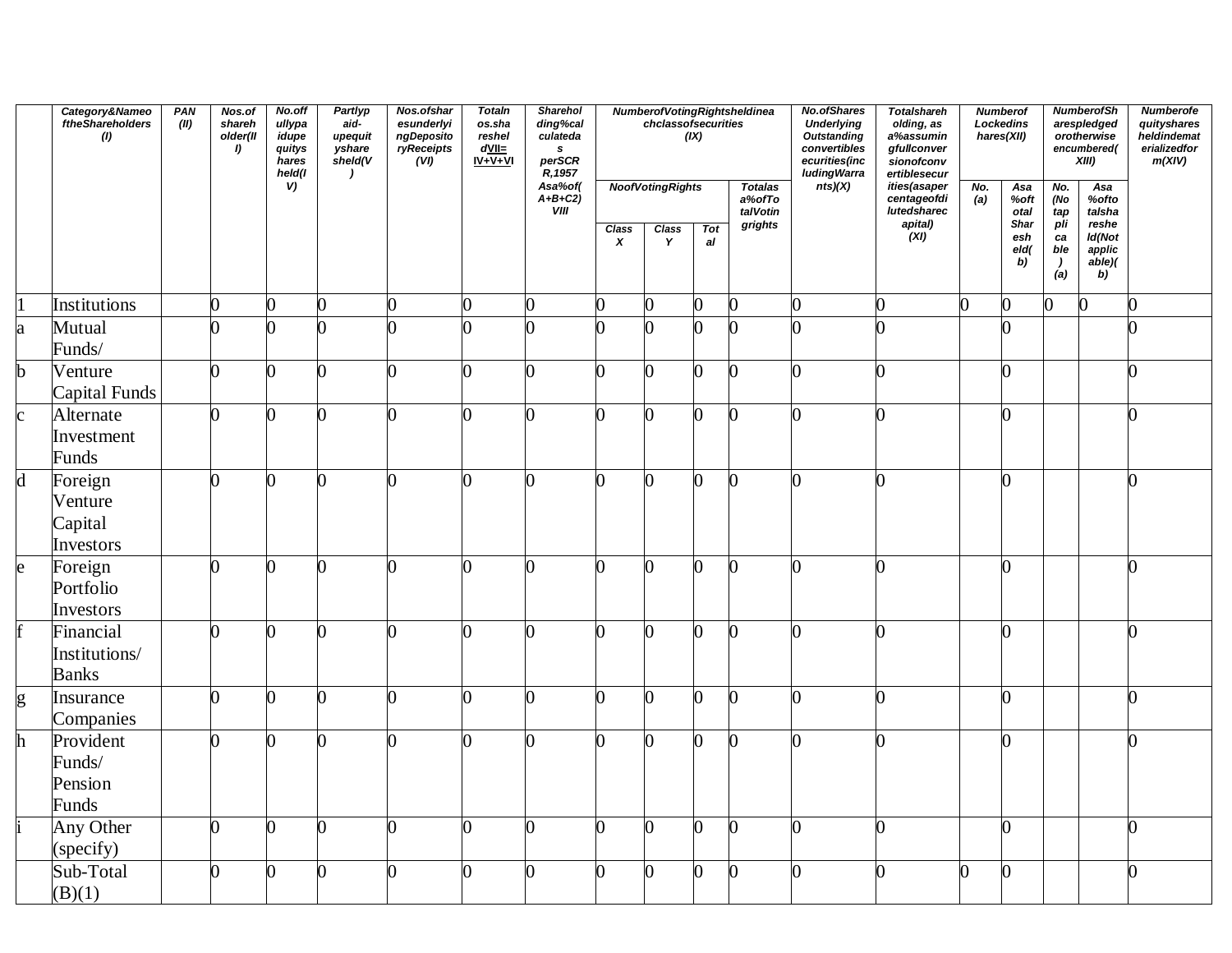| $\overline{2}$  | Central         |                     | $\overline{0}$ | $\overline{0}$ | $\Omega$       | n        | $\bf{0}$     | U | $\bf{0}$       | $\overline{0}$ | 0              | $\bf{0}$     | <sup>0</sup>   |          |   | 0              |                |                | 0       |
|-----------------|-----------------|---------------------|----------------|----------------|----------------|----------|--------------|---|----------------|----------------|----------------|--------------|----------------|----------|---|----------------|----------------|----------------|---------|
|                 | Government/     |                     |                |                |                |          |              |   |                |                |                |              |                |          |   |                |                |                |         |
|                 | <b>State</b>    |                     |                |                |                |          |              |   |                |                |                |              |                |          |   |                |                |                |         |
|                 | Government(s)   |                     |                |                |                |          |              |   |                |                |                |              |                |          |   |                |                |                |         |
|                 | )/ President of |                     |                |                |                |          |              |   |                |                |                |              |                |          |   |                |                |                |         |
|                 | India           |                     |                |                |                |          |              |   |                |                |                |              |                |          |   |                |                |                |         |
|                 | Sub-Total       |                     | O.             | O.             | <sup>0</sup>   | O.       | 0            |   | n              | ∩              | 0              | 0            |                | ሰ        |   | $\overline{0}$ |                |                | O.      |
|                 | (B)(2)          |                     |                |                |                |          |              |   |                |                |                |              |                |          |   |                |                |                |         |
| $\mathsf B$     | Non-            |                     | 0              | $\overline{0}$ | 0              | n        | 0            | U | $\overline{0}$ | O              | $\overline{0}$ | <sup>0</sup> |                | $\Omega$ | n | $\overline{0}$ | $\Omega$       | 0              | 0       |
|                 | institutions    |                     |                |                |                |          |              |   |                |                |                |              |                |          |   |                |                |                |         |
| a               | Individuals -   |                     | 228            | 208480         |                | O.       | 208483 31.17 |   | 208480         |                |                | 208 31.17    | $\mathbf{0}$   | 31.17    |   | $\mathbf{0}$   | $\overline{0}$ | $\overline{0}$ | 1918839 |
|                 |                 |                     |                | 39             |                |          |              |   | 39             |                | 483            |              |                |          |   |                |                |                |         |
|                 |                 |                     |                |                |                |          |              |   |                |                | 9              |              |                |          |   |                |                |                |         |
|                 | Individual      |                     | 217            | 142080         |                | n.       | 142083 21.24 |   | 142080         |                |                | 142 21.24    | $\mathbf{0}$   | 21.24    |   | $\overline{0}$ |                |                | 1254839 |
|                 | shareholders    |                     |                | 39             |                |          |              |   | 39             |                | 083            |              |                |          |   |                |                |                |         |
|                 | holding         |                     |                |                |                |          |              |   |                |                | Q              |              |                |          |   |                |                |                |         |
|                 | nominal share   |                     |                |                |                |          |              |   |                |                |                |              |                |          |   |                |                |                |         |
|                 | capital up to   |                     |                |                |                |          |              |   |                |                |                |              |                |          |   |                |                |                |         |
|                 | Rs. 2 lakhs.    |                     |                |                |                |          |              |   |                |                |                |              |                |          |   |                |                |                |         |
| $\overline{ii}$ | Individual      |                     | $ 11\rangle$   | 664000         |                | n.       | 664000 9.93  |   | 664000         |                |                | 6649.93      | $\Omega$       | 9.93     |   | $\overline{0}$ |                |                | 664000  |
|                 | shareholders    |                     |                |                |                |          |              |   |                |                | 000            |              |                |          |   |                |                |                |         |
|                 | holding         |                     |                |                |                |          |              |   |                |                |                |              |                |          |   |                |                |                |         |
|                 | nominal share   |                     |                |                |                |          |              |   |                |                |                |              |                |          |   |                |                |                |         |
|                 | capital in      |                     |                |                |                |          |              |   |                |                |                |              |                |          |   |                |                |                |         |
|                 | excess of Rs.   |                     |                |                |                |          |              |   |                |                |                |              |                |          |   |                |                |                |         |
|                 | 2 lakhs.        |                     |                |                |                |          |              |   |                |                |                |              |                |          |   |                |                |                |         |
|                 | Ankitkumar      | FSCP <sub>1</sub>   |                | 128000         |                | U        | 128000 1.91  |   | 128000         |                |                | 128 1.91     | $\overline{0}$ | 1.91     |   | $\overline{0}$ |                |                | 128000  |
|                 | Muljibhai       | S5160               |                | 0              |                |          |              |   |                |                | 000            |              |                |          |   |                |                |                |         |
|                 | Solanki         |                     |                |                |                |          |              |   |                |                |                |              |                |          |   |                |                |                |         |
|                 | Nadiya          | $AJSP$ <sup>1</sup> |                | 224000         |                |          | 224000 3.35  |   | 224000         |                |                | 224 3.35     |                | 3.35     |   | $\overline{0}$ |                |                | 224000  |
|                 | Bipinkumar      | N235                |                | 0              |                |          |              |   |                |                | 000            |              |                |          |   |                |                |                |         |
|                 | Khodidas        | 2F                  |                |                |                |          |              |   |                |                |                |              |                |          |   |                |                |                |         |
| $\mathbf b$     | <b>NBFCs</b>    |                     | 0              | $\overline{0}$ | $\Omega$       | O.       | 0            |   | O              | $\overline{0}$ | $\overline{0}$ | $\bf{0}$     |                | 0        |   | $\overline{0}$ |                |                | 0       |
|                 | registered      |                     |                |                |                |          |              |   |                |                |                |              |                |          |   |                |                |                |         |
|                 | with RBI        |                     |                |                |                |          |              |   |                |                |                |              |                |          |   |                |                |                |         |
|                 | Employee        |                     | $\overline{0}$ | $\overline{0}$ | $\overline{0}$ | $\Omega$ | O            |   | 0              | $\overline{0}$ | 0              | $\Omega$     |                | ∩        |   | $\overline{0}$ |                |                | 0       |
|                 | <b>Trusts</b>   |                     |                |                |                |          |              |   |                |                |                |              |                |          |   |                |                |                |         |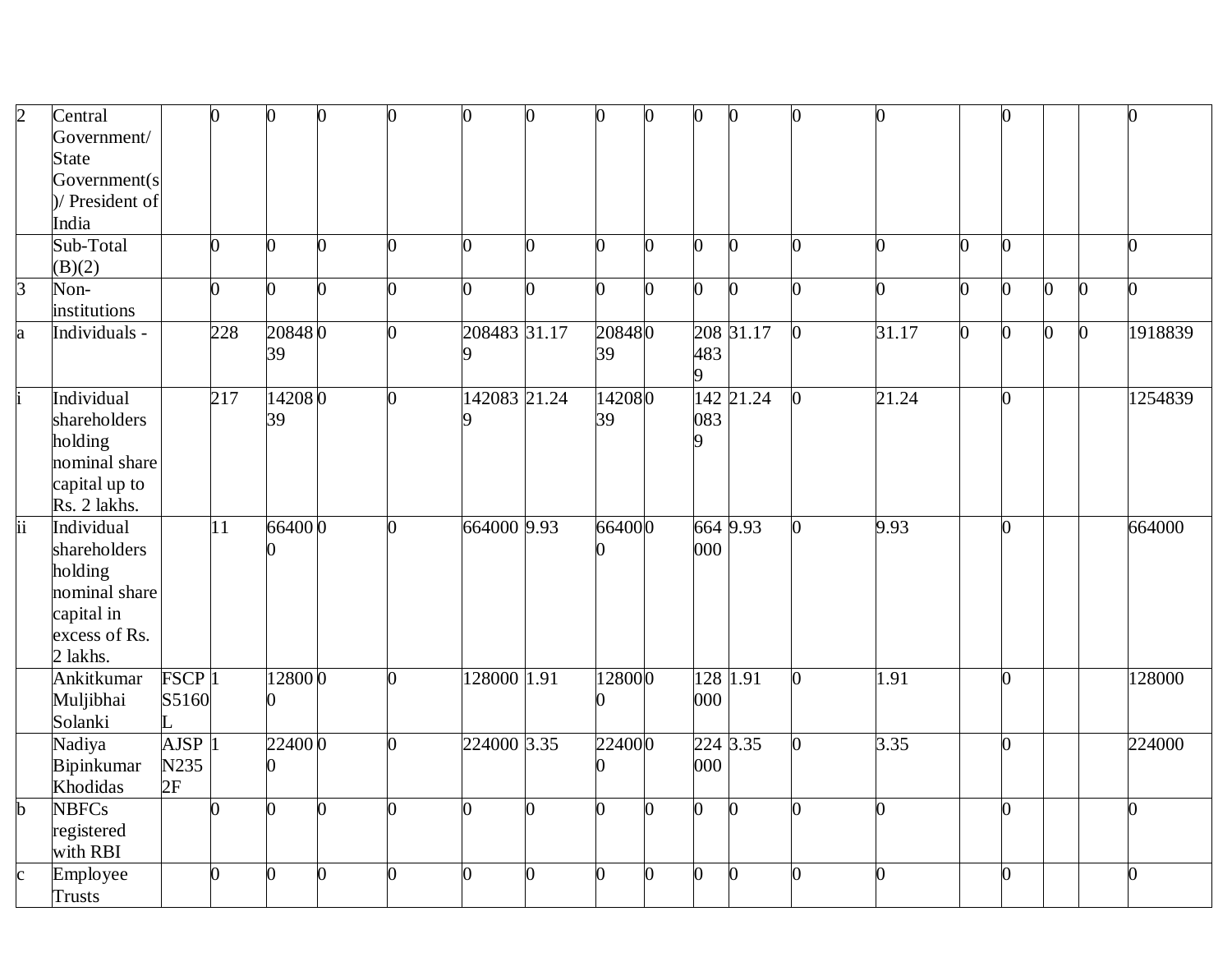| d | Overseas            |                    | $\overline{0}$ | 0          | n |              |      | 0      | $\overline{0}$ | 0       | $\bf{0}$  | O              |                  | 0              |         |
|---|---------------------|--------------------|----------------|------------|---|--------------|------|--------|----------------|---------|-----------|----------------|------------------|----------------|---------|
|   | Depositories        |                    |                |            |   |              |      |        |                |         |           |                |                  |                |         |
|   | holding DRs)        |                    |                |            |   |              |      |        |                |         |           |                |                  |                |         |
|   | balancing           |                    |                |            |   |              |      |        |                |         |           |                |                  |                |         |
|   | figure)             |                    |                |            |   |              |      |        |                |         |           |                |                  |                |         |
| e | Any Other           |                    | 39             | 871160     | n | 871161 13.02 |      | 871160 |                |         | 871 13.02 | $\Omega$       | 13.02            | 0              | 871161  |
|   | (specify)           |                    |                |            |   |              |      |        |                | 161     |           |                |                  |                |         |
|   | <b>HUF</b>          |                    | 30             | 308000     |   | 308000 4.6   |      | 308000 |                | 308 4.6 |           | $\Omega$       | 4.6              | 0              | 308000  |
|   |                     |                    |                |            |   |              |      |        |                | 000     |           |                |                  |                |         |
|   | Clearing            |                    |                | $4000 \ 0$ | n | 4000         | 0.06 | 4000 0 |                |         | 400 0.06  | O.             | 0.06             | $\overline{0}$ | 4000    |
|   | member              |                    |                |            |   |              |      |        |                |         |           |                |                  |                |         |
|   | <b>Bodies</b>       |                    | 8              | 559160     |   | 559161 8.36  |      | 559160 |                |         | 559 8.36  |                | 8.36             | 0              | 559161  |
|   | Corporate           |                    |                |            |   |              |      |        |                | 161     |           |                |                  |                |         |
|   | Sanbhav             | <b>AAT</b>         |                | 234000     |   | 234000 3.5   |      | 234000 |                | 234 3.5 |           | O.             | $\overline{3.5}$ | 0              | 234000  |
|   | Projects            | CS98               |                |            |   |              |      |        |                | 000     |           |                |                  |                |         |
|   | Private             | 03P                |                |            |   |              |      |        |                |         |           |                |                  |                |         |
|   | Limited             |                    |                |            |   |              |      |        |                |         |           |                |                  |                |         |
|   | Armour              | AAO                |                | 144000     |   | 144000 2.15  |      | 144000 |                |         | 144 2.15  |                | 2.15             | $\overline{0}$ | 144000  |
|   | Capital             | CA57               |                |            |   |              |      |        |                | 000     |           |                |                  |                |         |
|   | Private             | 11D                |                |            |   |              |      |        |                |         |           |                |                  |                |         |
|   | Limited             |                    |                |            |   |              |      |        |                |         |           |                |                  |                |         |
|   | Rcspl Share         | $AAH$ <sup>1</sup> |                | 124000     |   | 124000 1.85  |      | 124000 |                |         | 124 1.85  |                | 1.85             | O.             | 124000  |
|   | <b>Broking</b>      | CR91               |                |            |   |              |      |        |                | 000     |           |                |                  |                |         |
|   | Private             | 04Q                |                |            |   |              |      |        |                |         |           |                |                  |                |         |
|   | Limited             |                    |                |            |   |              |      |        |                |         |           |                |                  |                |         |
|   | Sub-Total           |                    | 267            | 295600     | ∩ | 295600 44.19 |      | 295600 |                |         | 295 44.19 | $\overline{0}$ | 44.19            | $\mathbf{0}$   | 2790000 |
|   | (B)(3)              |                    |                | $00\,$     |   |              |      | 00     |                | 600     |           |                |                  |                |         |
|   |                     |                    |                |            |   |              |      |        |                |         |           |                |                  |                |         |
|   | <b>Total Public</b> |                    | 267            | 295600     |   | 295600 44.19 |      | 295600 |                |         | 295 44.19 |                | 44.19            | 0              | 2790000 |
|   | Shareholding        |                    |                | $00\,$     |   |              |      | $00\,$ |                | 600     |           |                |                  |                |         |
|   | $(B)=$              |                    |                |            |   |              |      |        |                |         |           |                |                  |                |         |
|   | $(B)(1)+(B)(2)$     |                    |                |            |   |              |      |        |                |         |           |                |                  |                |         |
|   | $+(B)(3)$           |                    |                |            |   |              |      |        |                |         |           |                |                  |                |         |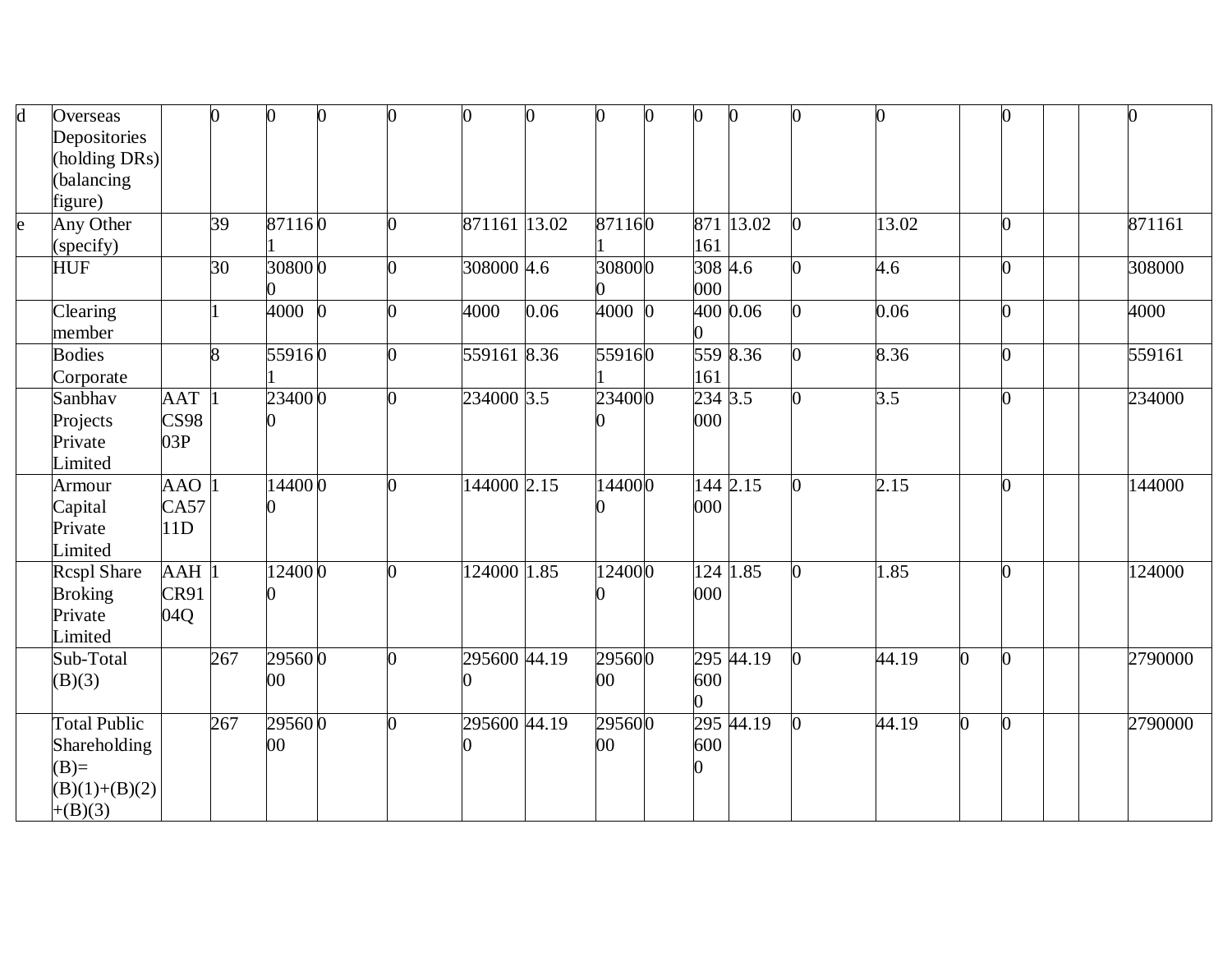|                | Category&Name        | <b>PAN</b> | No.of  | No.of           | Partly                            | Nos.of            | Totalno.  | <b>Sharehol</b>     |       | <b>NumberofVotingRightsheldin</b> |     |                | No.of                     | <b>Total</b>     | <b>Numberof</b> |          |     | <b>Numberof</b>      | <b>Numberof</b>        |
|----------------|----------------------|------------|--------|-----------------|-----------------------------------|-------------------|-----------|---------------------|-------|-----------------------------------|-----|----------------|---------------------------|------------------|-----------------|----------|-----|----------------------|------------------------|
|                | ofthe                | (II)       | shareh | fully           | paid-up                           | shares            | shares    | $\overline{diag\%}$ |       | eachclassofsecurities             |     |                | <b>Shares</b>             | shareholdin      |                 | Lockedin |     | <b>Shares</b>        | equity                 |
|                | <b>Shareholders</b>  |            | older  | paid            | equity                            | underlying        | held      | calculate           |       |                                   | (X) |                | <b>Underlying</b>         | $g$ , as a $%$   |                 | shares   |     | pledgedor            | sharesheld             |
|                | (1)                  |            | (III)  | up              | shares                            | <b>Depository</b> | $(VII=$   | das per             |       |                                   |     |                | <b>Outstanding</b>        | assuming         |                 | (XII)    |     | otherwise            | in                     |
|                |                      |            |        | equity<br>share | held<br>$\overline{(\mathsf{V})}$ | <b>Receipts</b>   | $IV+V+VI$ | SCRR,<br>1957       |       |                                   |     |                | convertible<br>securities | full             |                 |          |     | encumbered<br>(XIII) | dematerializ<br>edform |
|                |                      |            |        | sheld           |                                   | (VI)              |           | Asa%of              |       | <b>NoofVotingRights</b>           |     | <b>Totalas</b> | (including                | conversion<br>of | No.             | Asa      | No. | Asa                  | (XIV)                  |
|                |                      |            |        | (IV)            |                                   |                   |           | $(A+B+C2)$          |       |                                   |     | a%ofTo         | <b>Warrants)</b>          | convertible      |                 | %oft     | (No | %ofto                | (Not)                  |
|                |                      |            |        |                 |                                   |                   |           | (VIII)              |       |                                   |     | talVotin       | (X)                       | securities(      |                 | otal     | tap | talsha               | Applicable)            |
|                |                      |            |        |                 |                                   |                   |           |                     | Class | Class                             | Tot | grights        |                           | asa              |                 | Shar     | pli | reshe                |                        |
|                |                      |            |        |                 |                                   |                   |           |                     | x     | Y                                 | al  |                |                           | percentage       |                 | esh      | ca  | Id(Not               |                        |
|                |                      |            |        |                 |                                   |                   |           |                     |       |                                   |     |                |                           | ofdiluted        |                 | eld      | ble | applic               |                        |
|                |                      |            |        |                 |                                   |                   |           |                     |       |                                   |     |                |                           | share            |                 |          |     | able)                |                        |
|                |                      |            |        |                 |                                   |                   |           |                     |       |                                   |     |                |                           | capital)         |                 |          |     |                      |                        |
|                |                      |            |        |                 |                                   |                   |           |                     |       |                                   |     |                |                           | (XI)             |                 |          |     |                      |                        |
|                | Custodian/DR         |            | 0      |                 |                                   |                   |           |                     |       |                                   |     |                |                           |                  |                 |          |     |                      |                        |
|                | Holder               |            |        |                 |                                   |                   |           |                     |       |                                   |     |                |                           |                  |                 |          |     |                      |                        |
| $\overline{2}$ | Employee             |            |        |                 |                                   |                   |           |                     |       |                                   |     |                |                           |                  |                 |          |     |                      |                        |
|                | <b>Benefit Trust</b> |            |        |                 |                                   |                   |           |                     |       |                                   |     |                |                           |                  |                 |          |     |                      |                        |
|                |                      |            |        |                 |                                   |                   |           |                     |       |                                   |     |                |                           |                  |                 |          |     |                      |                        |
|                | under SEBI           |            |        |                 |                                   |                   |           |                     |       |                                   |     |                |                           |                  |                 |          |     |                      |                        |
|                | Share based          |            |        |                 |                                   |                   |           |                     |       |                                   |     |                |                           |                  |                 |          |     |                      |                        |
|                | Employee             |            |        |                 |                                   |                   |           |                     |       |                                   |     |                |                           |                  |                 |          |     |                      |                        |
|                | Benefit)             |            |        |                 |                                   |                   |           |                     |       |                                   |     |                |                           |                  |                 |          |     |                      |                        |
|                | Regulations,         |            |        |                 |                                   |                   |           |                     |       |                                   |     |                |                           |                  |                 |          |     |                      |                        |
|                |                      |            |        |                 |                                   |                   |           |                     |       |                                   |     |                |                           |                  |                 |          |     |                      |                        |
|                | 2014)                |            |        |                 |                                   |                   |           |                     |       |                                   |     |                |                           |                  |                 |          |     |                      |                        |
|                | <b>Total Non-</b>    |            |        |                 |                                   |                   |           |                     |       |                                   |     |                |                           |                  |                 |          |     |                      | Ŋ                      |
|                | Promoter-            |            |        |                 |                                   |                   |           |                     |       |                                   |     |                |                           |                  |                 |          |     |                      |                        |
|                | Non Public           |            |        |                 |                                   |                   |           |                     |       |                                   |     |                |                           |                  |                 |          |     |                      |                        |
|                |                      |            |        |                 |                                   |                   |           |                     |       |                                   |     |                |                           |                  |                 |          |     |                      |                        |
|                | <b>Shareholding</b>  |            |        |                 |                                   |                   |           |                     |       |                                   |     |                |                           |                  |                 |          |     |                      |                        |
|                | $(C)=$               |            |        |                 |                                   |                   |           |                     |       |                                   |     |                |                           |                  |                 |          |     |                      |                        |
|                | $(C)(1)+(C)(2)$      |            |        |                 |                                   |                   |           |                     |       |                                   |     |                |                           |                  |                 |          |     |                      |                        |

## TableIV- Statementshowing shareholdingpatternof the NonPromoter-Non Publicshareholder

## TableV- Statementshowing shareholdingpatternof the Significant Beneficiary Owner (SBO)

| <b>Name</b> | <b>PAN</b> | Passport No. in<br>case of a foreign | Nationality |        |                      | "Details of holding/exercise of right of the SBO in the reporting company, whether direct or indirect |                               |                                             | Date of creation /<br>acquisition of |
|-------------|------------|--------------------------------------|-------------|--------|----------------------|-------------------------------------------------------------------------------------------------------|-------------------------------|---------------------------------------------|--------------------------------------|
|             |            | national                             |             | Shares | <b>Voting rights</b> | <b>Rights on distributable</b><br>dividend or anv other<br>distribution                               | <b>Exercise of</b><br>control | <b>Exercise of</b><br>significant influence | sianificant<br>beneficial interest   |